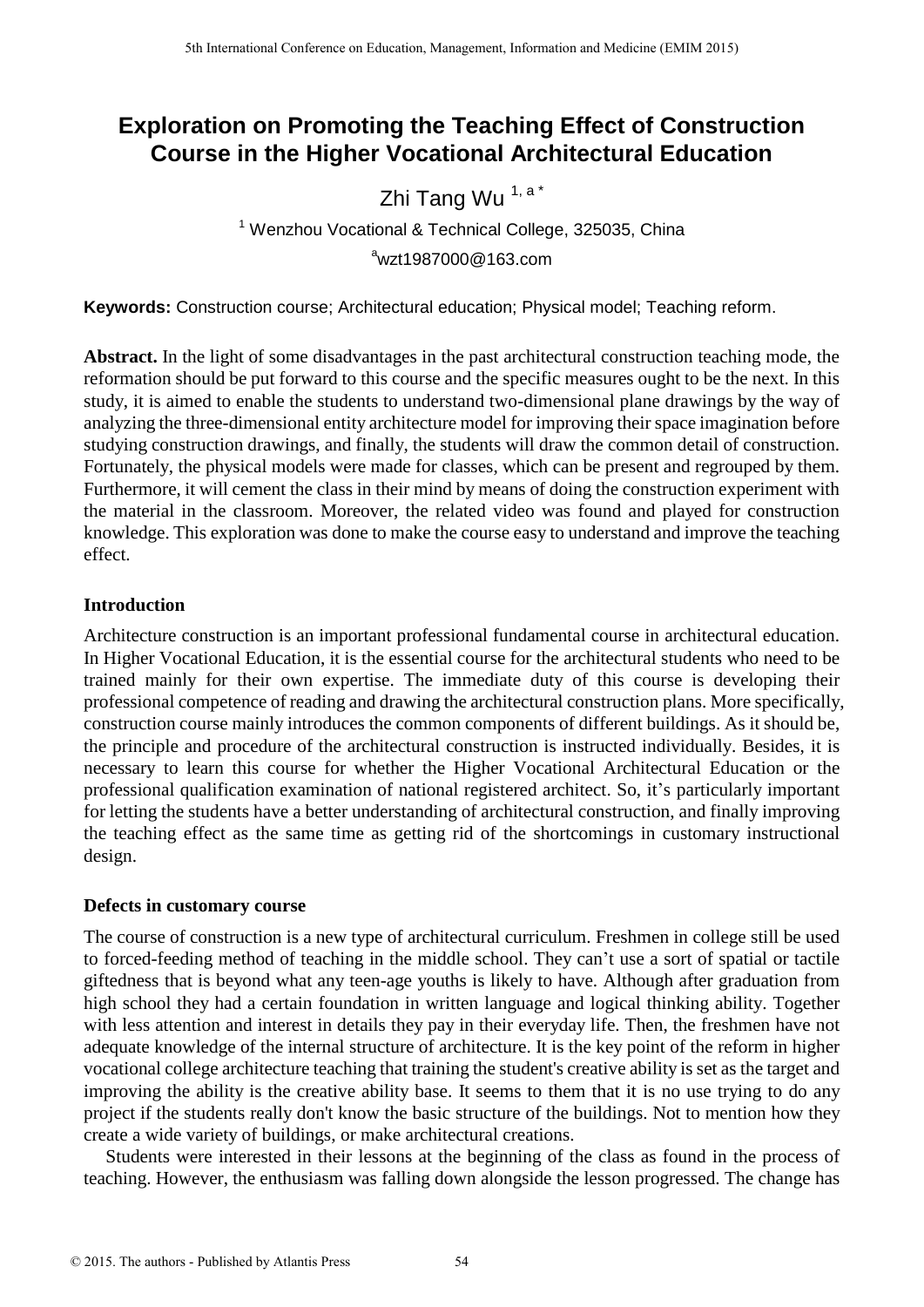accelerated since art students were really weak at natural science and spatial imagination. Another phenomenon also struck some college teachers: a few homework finished by the students who listened carefully in class was terrible. In other words, some students didn't comprehend the architectural construction after class. Why? It's not enough that simply hearing in a college classroom. The way to cognize and apperceive should be broadened on the premise of knowing what is the construction and how to connect. Besides, it is necessary to look for a significant way of promoting the operative ability and developing the innovative potential and scientific research ability of the students. So, the abstract 2D plane should be expressed to the three-dimensional objects in the practical teaching. And more straightforward to say, object lesson should be introduced to the construction course. The ultimate aim of combining theory with practice is improving the quality of teaching.

#### **Curriculum design**

The main contents of the curriculum are as follows. Above all, the reformed construction course takes improving the quality of teaching that is on the premise of identifying talents training scheme as their starting point. It is the key to improve the college education quality for improving the classroom teaching quality. Furthermore, the teaching mode is integrated with the characteristics of higher vocational students. To adapt to this, the traditional teaching mode that characterized by teachers being the core and classroom teaching being the main form is reformed. The classroom which produced for this course is fully employed. The object lesson can visualize the empty theory especially construction details. Last but not least, students' perception in the process of learning gets better. The traditional two-dimensional perception, such as multimedia teaching and case teaching, is turned into three-dimensional perception. On the other hand, students are more interested in this course thanks to the 2D drawings are explained into physical models. In short, correct application of multi-media teaching, give full play to the advantages of object teaching, can improve the teaching effect, promoting teaching reform.

At the beginning of the term, how to make a reasonable arrangement for the time allocation between theoretical teaching and 3D model demonstration is a dominant issue. The principle of construction cannot be accomplished at one stroke owing to the various course contents. Likewise, the theory teaching and solid model explanation should be weaved. Both of them should be arranged into each teaching unit in order to let the students know well about every chapters and sections.

And the arrangement of most teaching units is as follows. The first two classes are used to teach the basic construction theory for the sake of enabling students to feel the buildings. For instance, students can master the floor construction and know why it should make level below the waterproof layer. Students know the "what" in the first two classes. Of course mastering construction course is about more than just memory, it is about understanding. The third lesson is mainly used for observing and learning the physical model which will reinforce the good students' message on the one hand, yet help the poor students to comprehend the 2D constructional drawing on the other. After all, it is entirely wrong to pay attention only to the one side and forget the other. As the saying goes, make hay while the sun shines. The students are arranged back to their desks for drawing the corresponding details in the last lesson. At the same time, the students will recall the construction in physical model. The knowledge is spread in the way of "learning by drawing" and " drawing by learning". At a few suitable teaching units, the students can participate in the site construction organized in the classroom. Moreover, the understanding of architectural construction is strengthened combine with multi-media of three-dimensional animation.

At the end of the semester, the students will know well about the whole material and construction of the physical model. In general, the ultimate purpose of this course is enable students to draw various architectural details at last. Yet the students can strengthen the weak sections and chapters by observing the physical model. In short, the teaching mode is gradual and multi-channel (see Figure 1).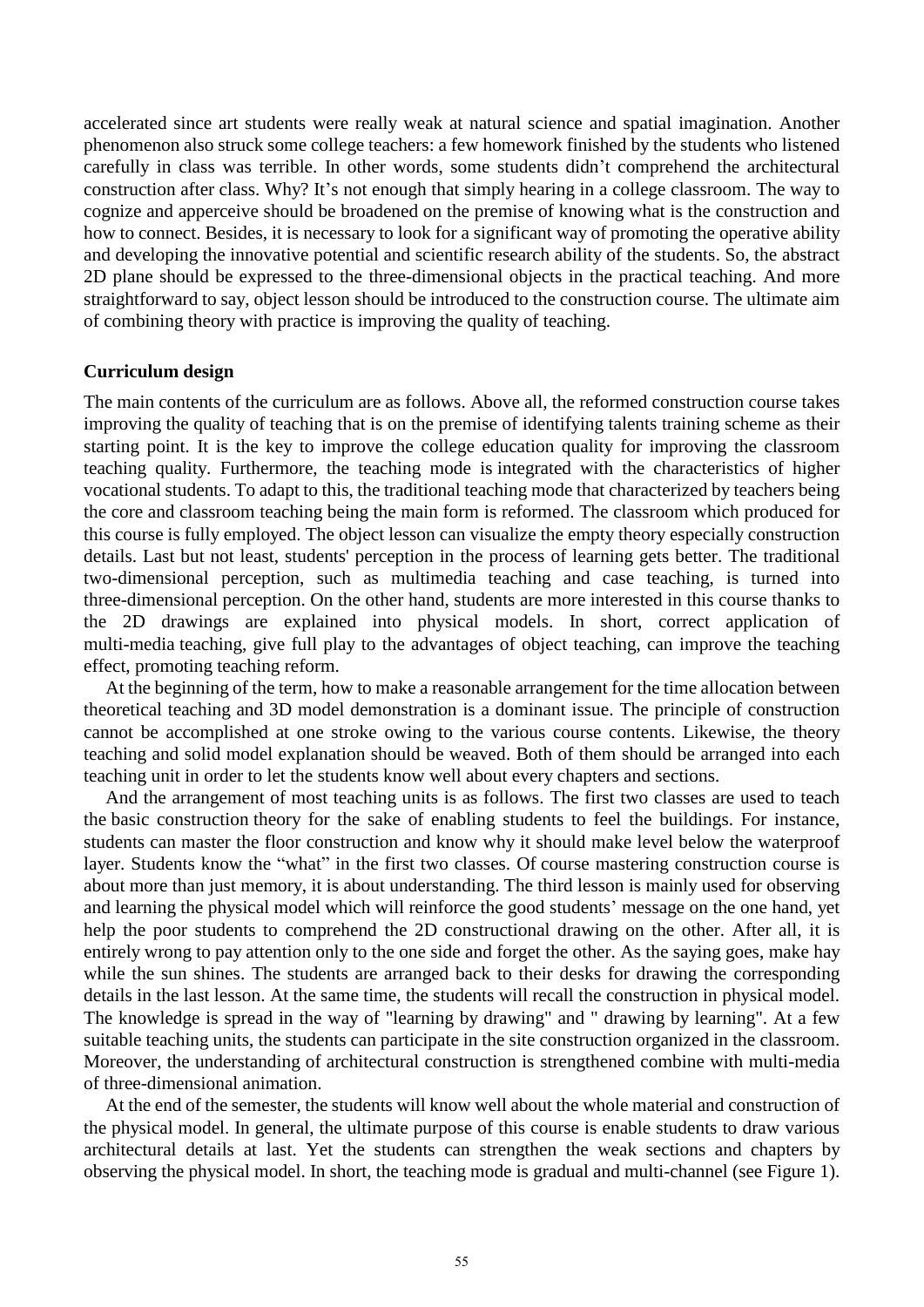

Figure. 1 Curriculum framework

### **Teaching combined with physical model**

**Establish the concept of space.** The staff in building design institute can understand the usual detail drawings easily even draw them quickly by AutoCAD. Instead, it's more difficult to the college students for they are lack of practical engineering experience. In most cases, building construction drawings are two-dimensional. By contrast, we are actually living in three-dimensional environment just like all the objects are cube-like shapes. In the beginning, the students cannot understand 2D blueprint not to mention convert it to 3D objects in their minds. Therefore, teachers should show the explicit relationship between the plane drawing and architectural entity. Fortunately, the physical model which will be explained in the classroom can help the teachers and students. Here takes wall construction as an example. In all of wall construction layers, only decorative lamination can be watched in normal times. It's understandable that few students can imagine the specific materials and the relationship of them only by 2D blueprint. There are ways to reverse this. Specific steps are as follows. First of all, showing the 2D drawings and the corresponding 3d objects (see Figure 2) to teach the basic principles of construction and answer student's questions. What matters is the anatomical model. The real purpose of the model is to take understanding to a new level. Then, they will draw the 2D drawings quickly from memory. As such, this may prove effective and deepen students' impression. The college students will not flit from story to story in the class. In other words, they can remember the drawings by seeing and understand the blueprint by doing. In the meantime, the fear of studying complicated construction will be removed. Some can make preparation for construction detail drawing which is the next mission. At the very least, this will establish the concept of space to the students also stimulate the student interest because of the intuitive guidance.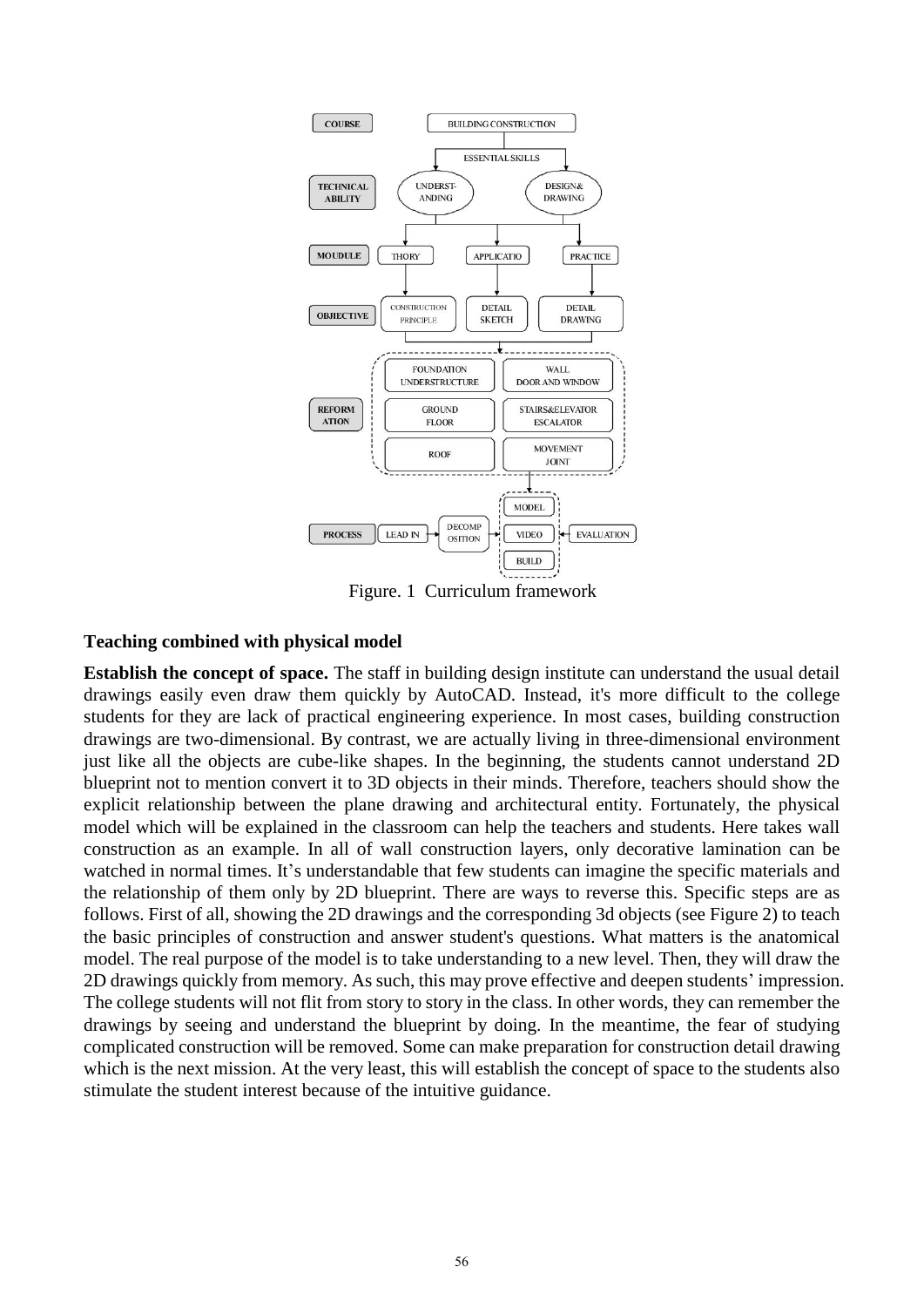

Figure. 2 Detail drawing and Physical model

**Draw the usual detail drawings.** It will never be enough for students only can image the space of ichnography. They should have the ability to drawing the usual detail drawings just for adapting to the job after graduation. It's a very practical skill. And it is not an issue if the students keep practicing the drawings according to the physical model. Soon afterwards the teacher will optimize and distribute the usual detail drawings to the class. Likewise, they will be order to draw the construction plan from memory after copy. Besides, the construction theory such as shelf life and construction control of the building materials should be enhanced, although the students have no access to such knowledge for they are arranged in the classroom. It is worth mentioning that teaching in the classroom avoids hidden danger in construction site. Eventually, the students will master most usual detail drawings as long as they practice unremittingly.

**Teaching combined with operation.** Two supplements should be proposed to deepen the architectural understanding after the students grasp the fundamental schematic diagram of construction. First is to insert constructional experiment such as pasting waterproof coiled material and laying bricks into the teaching platform. During the process of training applied talents, practice teaching is very important. The other one is to insert material experiment such as determination on the property of mortar and concrete into the teaching platform. Operations should be considered in teaching for some material and construction is vital. It's particularly helpful for embodying the 2D detail drawings.

**Teaching combined with video.** To a degree, the traditional slideshow can visualize architectural structure. The pictures and text are difficult to demonstrate not only complicated layers but also construction processes. Operation and physical models in the classroom showed limited material and construction that is not enough. Also, the whole construction period cannot be seen. The difficulties can be easily solved by teaching videos. The video is divided into two categories. The first type is about constructional composition which shows how each member connects and assembles. For instance, the video for escalator shows all details about how to piece together the motor, driving belts, bolts and steps. The videos which demonstrate the structures unseen in daily life are 3D animation. The other type is about constructional process which shows the procedure from foundation tamping to roof waterproof. The videos is achieved by sharing among the internet and teachers.

#### **Summary**

The construction course is combined with the operation, physical model and teaching video for exploring better teaching effect. The reform in this course has not only changed the traditional teaching mode which mainly used the slides but also stimulate the student interest that resulted in better teaching effect according to the students' classroom behavior and homework. The purpose of studying